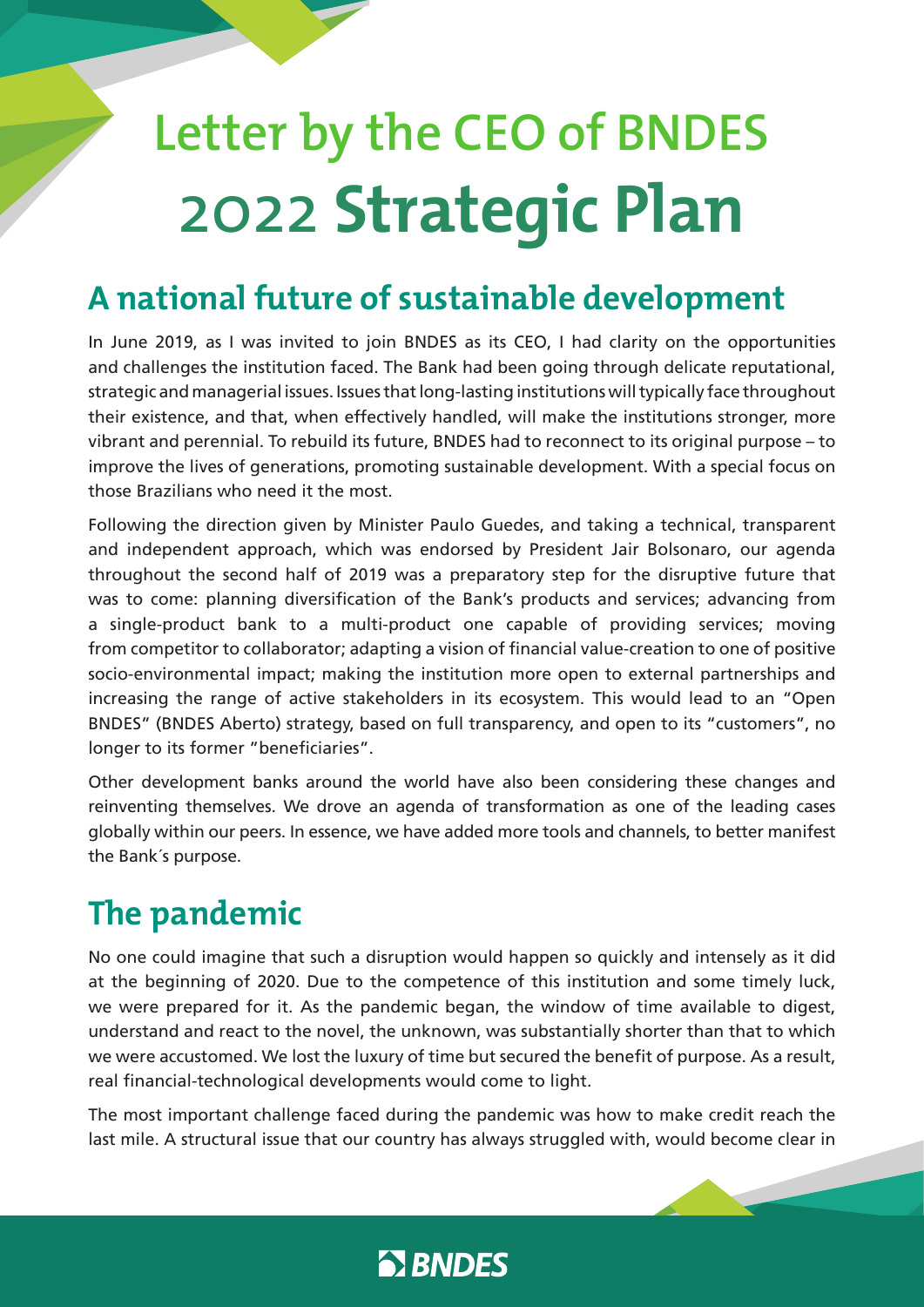the heat of that moment: there was no more time to tolerate that which our entrepreneurs face daily. The tool that bridged this gap was a credit enhancement fund directed at small and medium-sized companies, called FGI PEAC. It was the result of an open and collective innovation in collaboration with the Ministry of Economy, National Congress, business associations and the financial sector, among others. Formerly a product of little relevance, it became responsible for injecting R\$ 92 billion into thousands of small and medium-sized Brazilian companies. Instead of national champions, we focused on our national heroes, with a sense of urgency, collaboration, purpose and impact.

We also established one of the largest match-funding programmes in the country, "Saving Lives" (Salvando Vidas). An unprecedented achievement in the history of BNDES. The programme's support ranges from the acquisition of personal protective equipment (PPE) to the installation of oxygen plants. Due to its success, the programme continues to this day, having taken on a life of its own and raised close to R\$ 150 million. The emergency also enabled several other initiatives and innovations, such as credit funds (FIDCs), the Emergency Employment Support Programme (PESE), merchant cash advance (PEAC Maquininhas), supply chain financing (Crédito Âncora), working capital financing (Giro Repasse), power distribution financing (Conta-Covid), payments standstill, repayment of PIS/Pasep-FGTS, among others. Considering these emergency initiatives on top of our recurring operations, BNDES quietly deployed over R\$ 200 billion in 2020.

# **Recycling capital**

We also moved forward in one of the priority agendas for the repositioning of BNDES: the adjustment in size and method of investing in stocks. The Bank's outsized equities portfolio acts as a ballast that deviates it from its bearing, for the following reasons: (i) BNDES carried (and still carries) a disproportionate amount of market risk, and that makes the Bank pro-cyclical, because during market crises, stock value deterioration may limit the Bank´s capital availability; but also and primarily, (ii) market speculation with the sole and exclusive aim of generating financial gains does not bring about any socio-environmental development for the country. It is not the purpose of BNDES to be a mere financial speculator.

Since the beginning of our divestment process, we have sold, in a safe, well-organized manner and without distorting the market, a total of R\$ 80 billion in assets from mature companies (considering BNDES' proprietary portfolio alongside that managed on behalf of the National Treasury). During this process, we have achieved several historical milestones in the Brazilian capital markets, including the largest secondary share offering (Petrobras), the first and third largest block trades (Vale and JBS) and the largest secondary debentures offering (Vale).

### **Manufacturing projects**

A fundamental pillar of the future agenda of BNDES is the recognition that development takes place through a multiplicity of channels, in addition to the disbursement of loans. Currently, the availability of resources is not the main bottleneck for our sustainable development. In a country with a fiscal anchor and "down to earth" interest rates, our greatest shortcomings are (i) good projects: good modelling, environmental analysis, engineering plans, concession contracts, compliance with oversight bodies and the smart configuration of financial parameters; and (ii) risk-taking: portfolios and managers who are able to price, manage and take on, risks related to construction, demand and regulation, among others.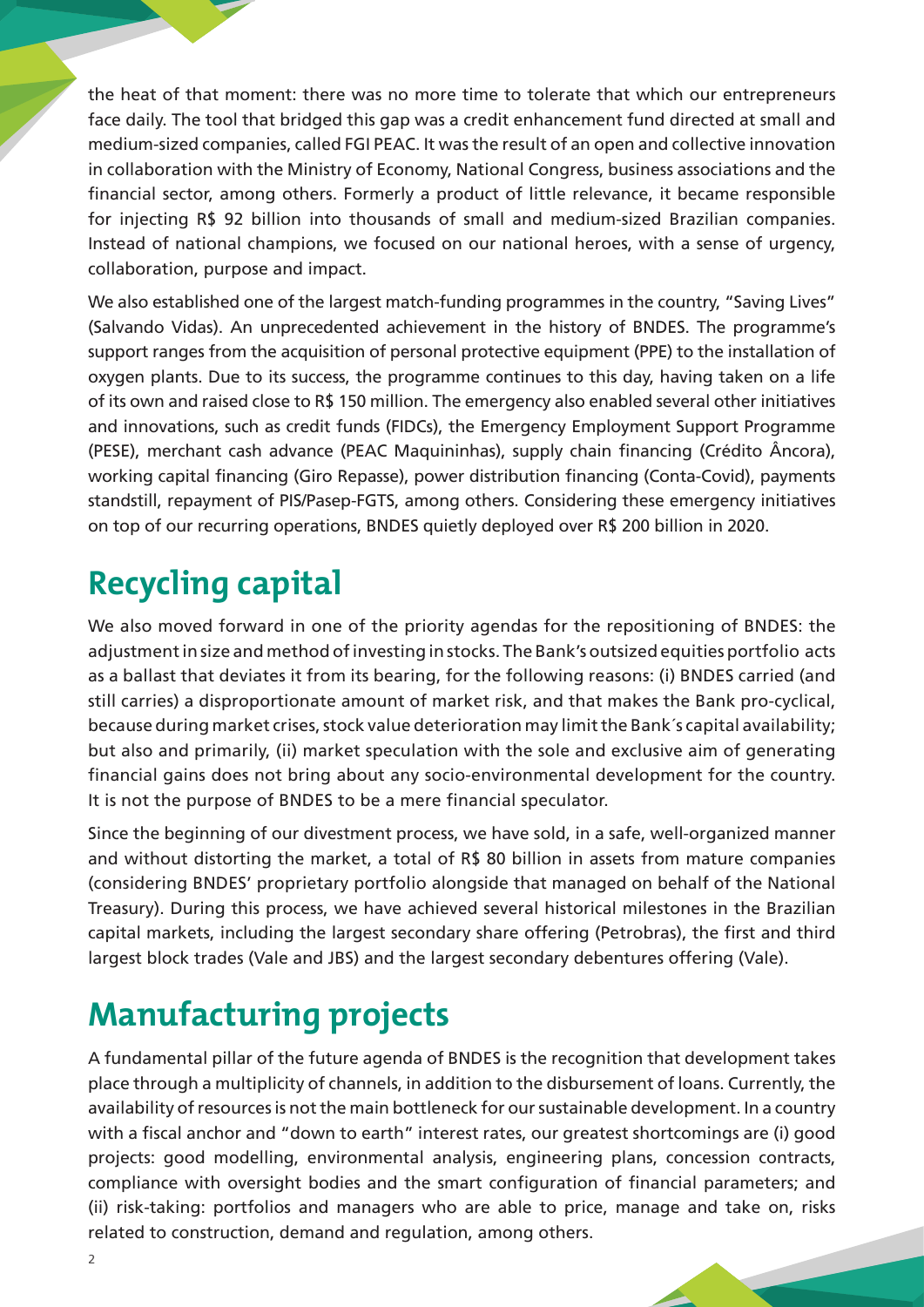For this purpose, we established the world's largest project-structuring development bank at BNDES. Our Projects Factory (Fábrica de Projetos), whose first tangible results were witnessed in public auctions of street lighting, power (CEB, CEA, CEEE-D, CEEE-T Sulgás) and especially sanitation (Rio, Amapá and Alagoas). In the latter alone, we are looking at a capital deployment of R\$ 70 billion, so that 18 million Brazilians can have the guarantee of dignity: access to basic sanitation.

We created a portfolio of 160 projects with an investment potential of over R\$ 300 billion (considering successfully completed transactions and those yet to be). Whether they are infrastructure, real estate or environmental concessions, this portfolio will be one of the great legacies for future generations (more details on the portfolio at https://hubdeprojetos. bndes.gov.br/en). For example, we manage today the largest environmental asset concession programme on earth.

# **Taking risks**

At the same time, we took the first concrete steps in implementing deals with project finance risk, that is, those with limited recourse to the project sponsor. We started to act in the debenture market both as investors and as firm commitment underwriters, as well as structurers. That's right: BNDES, until then reclusive in its bilateral lending, now structures debt transactions in the capital markets to share them with more creditors, be it directly or through funds. Risk sharing improves the governance of our projects, increases the diversity of funding and makes our infrastructure market more innovative.

Taking on effective risks and managing them with caution and methodology, as well as learning to navigate seas where ordinary investors have not yet reached, are roles of national interest where BNDES is almost irreplaceable. Solid financial health and technical knowledge are abundant for this activity at BNDES. The Bank has the means and the need to take more risks in a prudent, controlled and sustainable manner. An example of this is the enormous opportunity to act as a guarantor, be it in agriculture, micro, small and medium-sized enterprises (MSMEs), exports or infrastructure. The use of the Bank's balance sheet through guarantees has already taken its first steps. This is a segment that could be significant for BNDES over the next decade and generate much employment in Brazil.

### **Standing on one's own feet**

From 2019 to 2021, we transferred back R\$ 270 billion to the National Treasury in debt repayments, dividends, interest on equity and taxes. BNDES will perform its mission better the less it relies on the National Treasury. Tangible and intangible resources are available for these actions. A misleading policy of propping up companies and projects with oversized subsidized lending had side effects that go far beyond the deterioration of public accounts or reputational issues. This policy made our infrastructure market less accessible, reducing the number of competitors, increasing the price that society pays for these assets and inhibiting the development of tools for risk-management and risk-taking. This caused the country to fall behind in the innovation race for infrastructure modelling. Praise to the management of the Bank that created TLP years ago and ended a policy that held BNDES back in financial engineering. It fell upon us to carry on with the evolutionary disruption.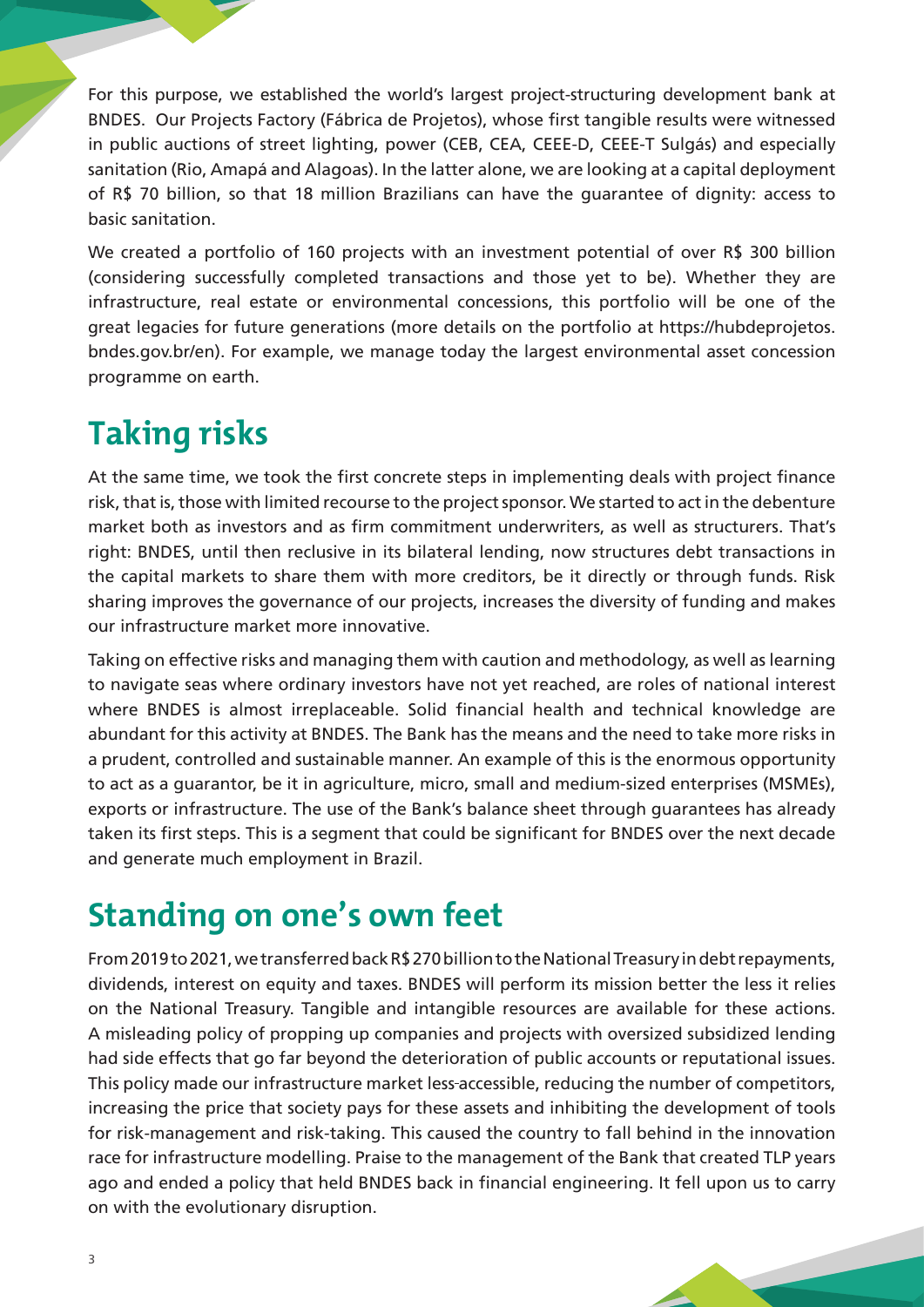BNDES' products portfolio now include operations through credit enhancement funds such as FGEnergia, securitized loans (CRAs), venture accelerator (BNDES Garagem socioambiental), credit funds (FIDCs) for MSMEs or infrastructure, exports backed by private credit insurance, among others. The product and service diversification agenda becomes crucial for a development bank that desires to be agile and adaptable to the constant changes in wind direction.

During COP26, in Scotland, we launched Living Forest (Floresta Viva), a crowdfunding initiative to restore forests and river basins in the country, with projected investments of up to R\$ 500 million over the next seven years. A real lab for developing the standards of the Brazilian reforestation carbon market. We also created Rescuing History (Resgatando a História), which supports projects for the recovery of historical heritage with potential investments of around R\$ 200 million.

# **The winds of ESG**

History will define 2020 and 2021 as years of response to the pandemic, of convergence on the urgency of socio-environmental issues and of a burst in the adoption of new technologies. A moment when social support networks solidified, whether in health, economy or the environment. We witnessed the exponential acceleration of the socio-environmental revolution: dozens of countries signed an agreement on carbon emissions at COP26! A true boom of the ESG philosophy, the essence of BNDES´ foundation seventy years ago: to improve the lives of generations, promoting sustainable development.

Now we ask ourselves: what role will Brazil play in this new world? What are the opportunities? What responsibility should our country assume at a time of transition in the global economy?

Within the ESG agenda, governance is the cornerstone of our reconstruction. Without a capital "G", any economic, social or environmental development agenda will be compromised. It is essential to continue to improve the governance environment that we have been successfully fulfilling in Brazil over the last few years, whether from a public or a private perspective. Naturally, there is still much to be done, and to evolve, but for Brazil to be able to occupy its rightful place in our future, the continued improvement of our institutional environment is a condition precedent. There has been much suffering, especially to the most disadvantaged Brazilians, as a result of the poor governance in the past. Our future depends on the continuity of this evolution, currently underway.

The letter "S" for social is what we must defend tooth and nail. The pandemic has exacerbated the time bomb planted daily in the urban fringes, in the forests and in the semi-arid region of Brazil. Poverty and misery are the main obstacles to sustainable growth in Brazil. Tackling these issues head-on will lead the country into long and lasting periods of growth. The good news is that the world has woken up to this. We have learned that there is no dichotomy between social development and market economy. Finally, a consensus has been reached in that the best way for markets to develop in a sustainable manner is through human and social development. Empirically, history has shown that the best social protection network comes from a corporate sector that is thriving, vibrant and mindful to its impacts on society. The time to do that is now, we don´t have time to waste.

The great opportunity for Brazil is in the letter "E". This environmental powerhouse has a unique opportunity to lead the technological race of the green economy, whether by replacing fossil fuels, by consolidating the carbon market, or through its capacity for innovation in biodiversity and sustainable development.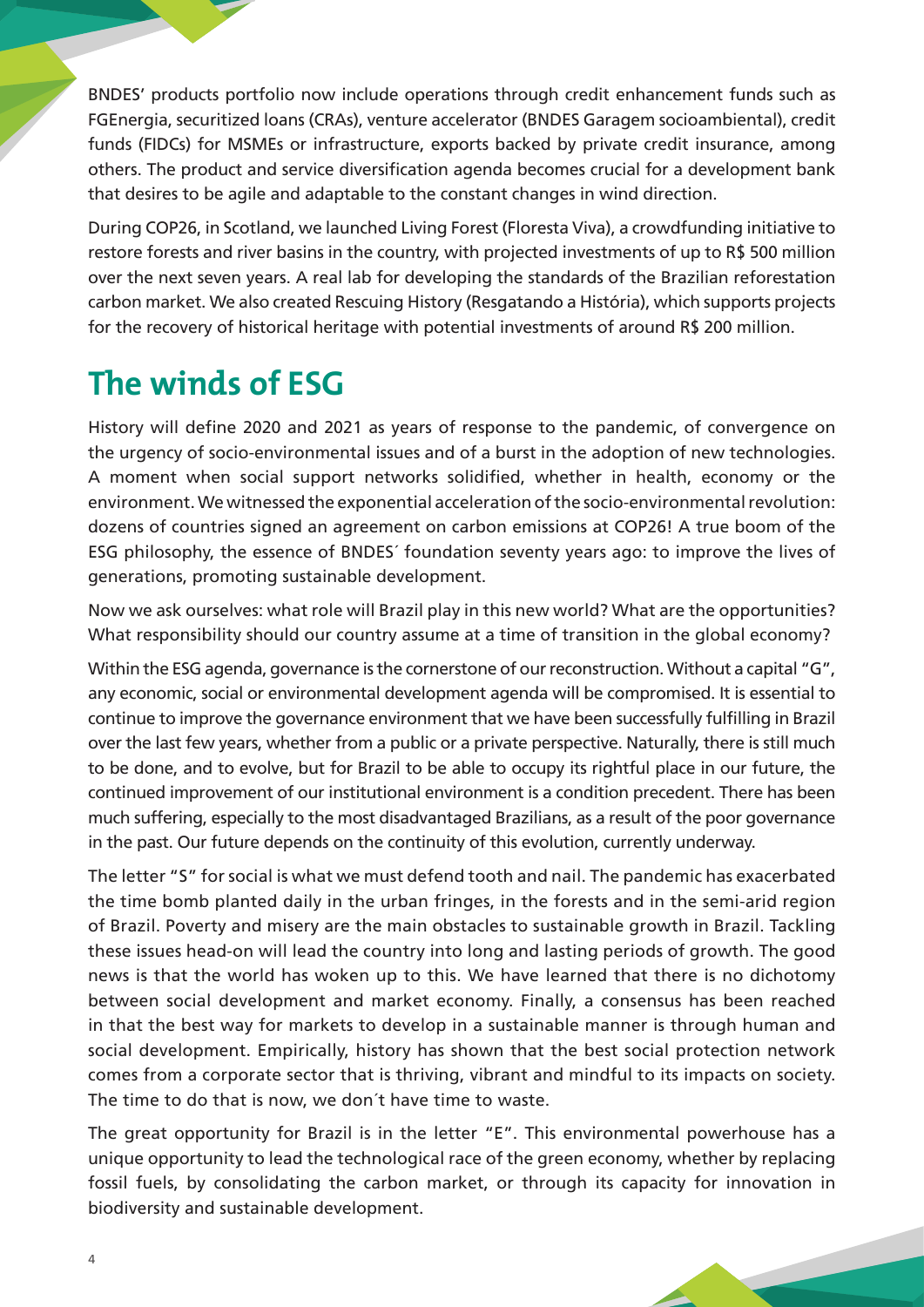#### **BNDES ahead**

So, after all, how will development banks around the world take up the role of leading and fostering this transition in a structured and balanced way, leaving no one behind?

Having reached its seventy years anniversary, BNDES has renewed its purpose in these questions: the challenge of leading and driving the transition at a time of global reconstruction in which Brazil is, by vocation, the protagonist. In the eyes of the world, we must be a reference. In the eyes of Brazilians, a source of business and social opportunities.

We want to, we can, and we will, work in a more open and innovative way, to transform this institution into the country's great development ecosystem, and project it into the future as a great driving force for new markets and opportunities.

To do so, we once again created a strategic plan that was pure innovation in 2022. Just as in 2019, when we built our first strategic plan for BNDES free from financial targets. That's right. A Bank whose strategy is based only on real-life goals: kilometres of highways, number of broadband accesses, schools built, number of basic sanitation connections, etc. This means that disbursements in Reais or revenue in Dollars will no longer be the sole or most important metrics to be attained at BNDES.

Once we free ourselves from the shackles of "the greater the profit, the better", in 2022 we seek to open up the organizational silos of divisions and departments. Instead of each division bringing its plans and goals to be compiled, we proposed that the missions should be thematic and transversal, creating ample room for exchange and cooperation between the teams. Yet another disruptive step for this institution. In the end, if we are talking about innovation and impact, the collective knowledge and dynamic allocation of resources will make the Bank's actions more powerful and perennial, reacting more quickly to changes in the winds that will certainly come from new directions yet unknown to us today. And they´ll come quickly.

Some of these factors are worthy of mention:

- > **INFRASTRUCTURE:** our infrastructure mission aims to reduce the investment gap in urban mobility and urban solid waste. We need to take off the floor sectors that are so relevant in the cities' agenda. We intend to replicate in them the successful sanitation programme already underway, also increasing the diversification of risk allocation instruments: syndications, capital markets, guarantees and credit funds.
- > **MSME:** for micro, small and medium-sized companies, our goals are (i) to expand our distribution network, which currently has more than sixty partners through commercial agreements with cooperatives, regional banks, fintechs and niche banks in addition to commercial banks, who are already our traditional partners; and (ii) the development of alternative instruments, such as funds for innovation, venture capital and credit enhancement funds, to increase the allocation of the Bank's balance sheet, currently under-allocated in the last mile of MSME risk.
- > **SOCIAL:** in our social mission, the main incremental pillar is education. We will act in basic education and in projects of professional qualification, promoting training and contributing to the reduction of structural unemployment. In contrast with sectors where BNDES historically operates, the Bank will still need to accumulate much knowledge on this topic, as it is relatively new to us. The direction given by the Board of Directors is of high beam and long term, with a sense of urgency. And that's where we´ll go.